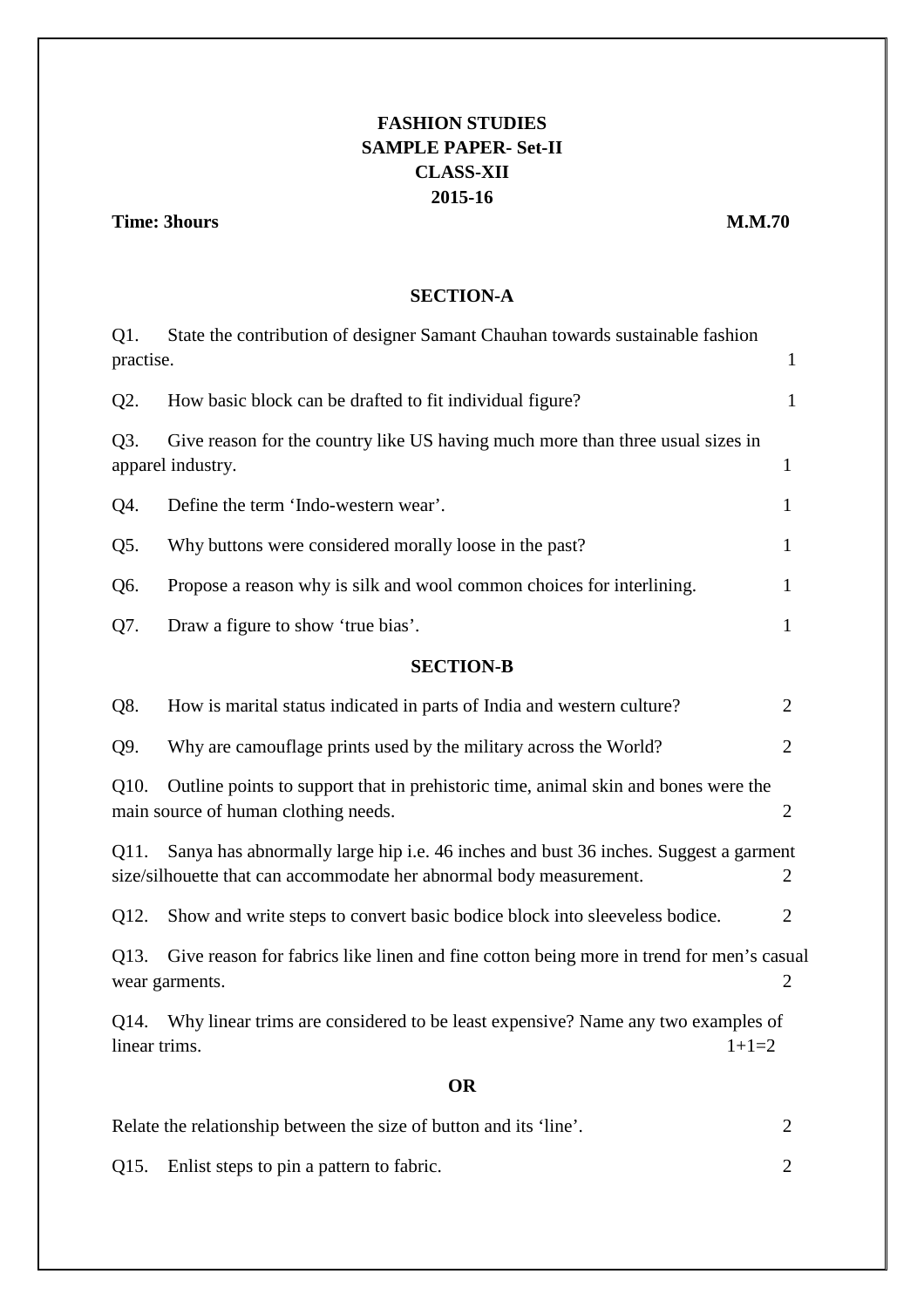## **SECTION-C**

| Q16.                                                                                                                                                                                 | Compare between draped costume, slip-on-costume and closed stitch costume.                                                               |         | 3 |  |
|--------------------------------------------------------------------------------------------------------------------------------------------------------------------------------------|------------------------------------------------------------------------------------------------------------------------------------------|---------|---|--|
| Q17.                                                                                                                                                                                 | Discuss a procedure to develop 'glass neckline' by giving relevant figure.                                                               |         | 3 |  |
| Q18.                                                                                                                                                                                 | List the body measurements required to develop skirt block. How will you take them?                                                      |         | 3 |  |
| Q19.<br>wear.                                                                                                                                                                        | Explain any three products common to most of the regular categories in women's                                                           |         | 3 |  |
| Q20.a) 'Stitched garments were originally minor sidelines of a few couture houses but later<br>ready to wear industry steadily grew into a full-fledged one.' Justify the statement. |                                                                                                                                          |         |   |  |
| b)                                                                                                                                                                                   | Give two reasons for conducting trade shows and fairs in several fashion cities.                                                         | $2+1=3$ |   |  |
| Q21.<br>necessary.                                                                                                                                                                   | Distinguish between test fit and garment fit. State cases in which refitting becomes                                                     | $2+1=3$ |   |  |
| Q22.a) Do you agree American fashion aimed at the average consumer? Justify your<br>viewpoint.                                                                                       |                                                                                                                                          |         |   |  |
| b)                                                                                                                                                                                   | Why is New York called the business capital of fashion?                                                                                  | $2+1=3$ |   |  |
|                                                                                                                                                                                      | <b>OR</b>                                                                                                                                |         |   |  |
| Mention the unique style of Japanese fashion makers .How has Japan been able to capture the<br>World market?<br>$1+2=3$                                                              |                                                                                                                                          |         |   |  |
| Q23.                                                                                                                                                                                 | For accurate cutting results, proper shears and techniques should be used. List<br>different blade types and relate their specific uses. |         | 3 |  |
| Q24.a) Why is it advisable to make plackets with more than one layer of fabric?                                                                                                      |                                                                                                                                          |         |   |  |
| b)                                                                                                                                                                                   | The two sides of the plackets often overlap. Comment.                                                                                    | $2+1=3$ |   |  |

## **SECTION-D**

Q25.a) Our knowledge of early Indian costume is based on a few findings. Elaborate any three.

b) What is *Uttariya*? How was it draped by working class men?  $3+2=5$ 

## **OR**

a) What was the effect of Industrial revolution on Indian economy?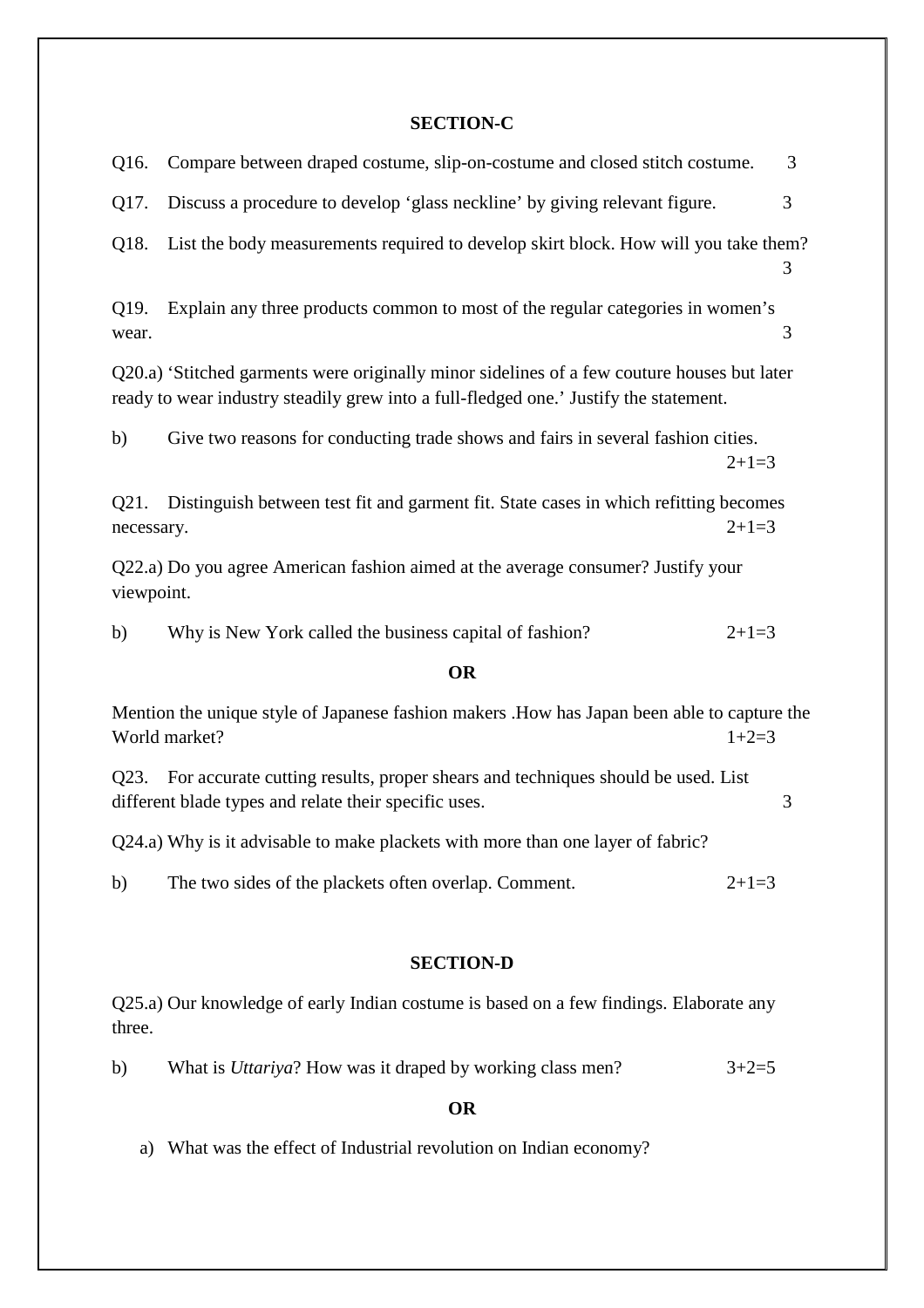- b) Write the word from which 'chintz' is derived and what does it mean?
- c) List any two words which are of Indian origin but have become part of modern global textile vocabulary.  $3+1+1=5$

Q26. How will you take following measurements on a dress form?  $1+1+1+1+1=5$ 

- a) Cap height
- b) Bicep circumference
- c) Centre front length for lower garment
- d) Underarm seam
- e) Width of back

#### **OR**

Pattern making can be achieved by two methods.  $3+2=5$ 

- a) Which one is widely used? Give any three reasons.
- b) Which one is considered as a creative approach and why?

Q27. 'Certain fabrics involve special consideration in pattern selecting and layout.' Select the most important consideration to be kept in mind to cut following fabrics:

 $1+1+1+1=5$ 

- a. Directional fabrics
- b. Diagonals
- c. Fabric with large floral motif
- d. Border print
- e. Uneven crosswise plaids.

## **OR**

'An essential step before starting the construction of garment is fabric preparation." Discuss series of steps to prepare fabric to achieve a better fit and professional look. 5

Q28. Explain the steps of construction to develop continuous placket, along with neat labelled figure. 5

## **OR**

Plan steps involved in preparing simple shirt placket along with relevant figures.